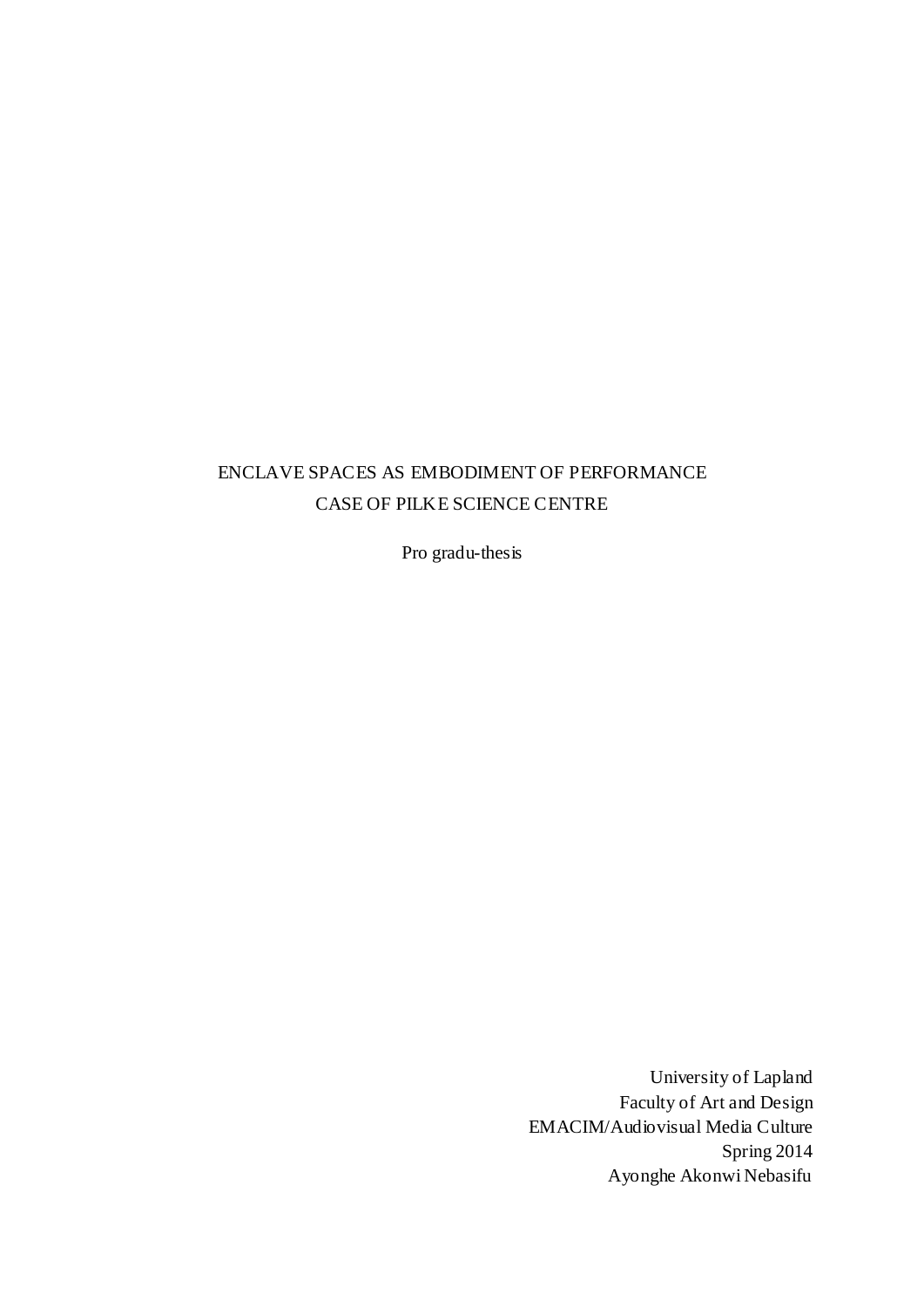## **University of Lapland, Faculty of Art and Design**

Enclave Spaces as embodiment of performance. Case of Pilke Science Centre Ayonghe Akonwi Nebasifu European Master in Arts, Culture and International Management (EMACIM) /Audiovisual Media Culture Pro Gradu Thesis Spring 2014 92 pages including 31figures

## **Summary**

This study aims to describe how the display of objects and technologized materials in a typical enclave space is vital to enhancing modes of performances. My specific objectives cut across concepts of norms, display mode, performance, and visitor experiences. I regard enclave space as encompassing pre-determined norms, use of signs that tend to control behavioural patterns of visitors. The study uses background knowledge on relevant studies in cultural, media, and tourism research to argue that emphases have often been on humanistic aspects of performance in touristic spaces. I then focus on non-humanistic part of interactivity as regarding objects, using a case of the Pilke Science Centre in Rovaniemi, with a survey of international student-participants and a mixed-method approach to collect data.

Results show a variety in findings, some of which indentify display modes of objects, specifically the norms they embody that construct spaces by being instructive, reflexive, or informative to visitors. I identify performative modes as greatly influenced by object display and use of norms; ranging from body poses to screen-mediated photography, among others. Results equally highlight experiences and consumer-choices of participants interacting with objects. New in the findings, is a six-concept interactive space model to argue a three-way communication process between the object, visitor, and experience created in the space.

My research concludes with the viewpoint that Objects are in essence an embodiment of constructs and performative practices enhanced by their display mode, level expression, and norms.

**Keywords**: enclave space, display, performance, constructs, interactivity, norms

I give permission for the use of the pro gradu thesis in the library of the University of Lapland and the Provincial Library of Lapland.